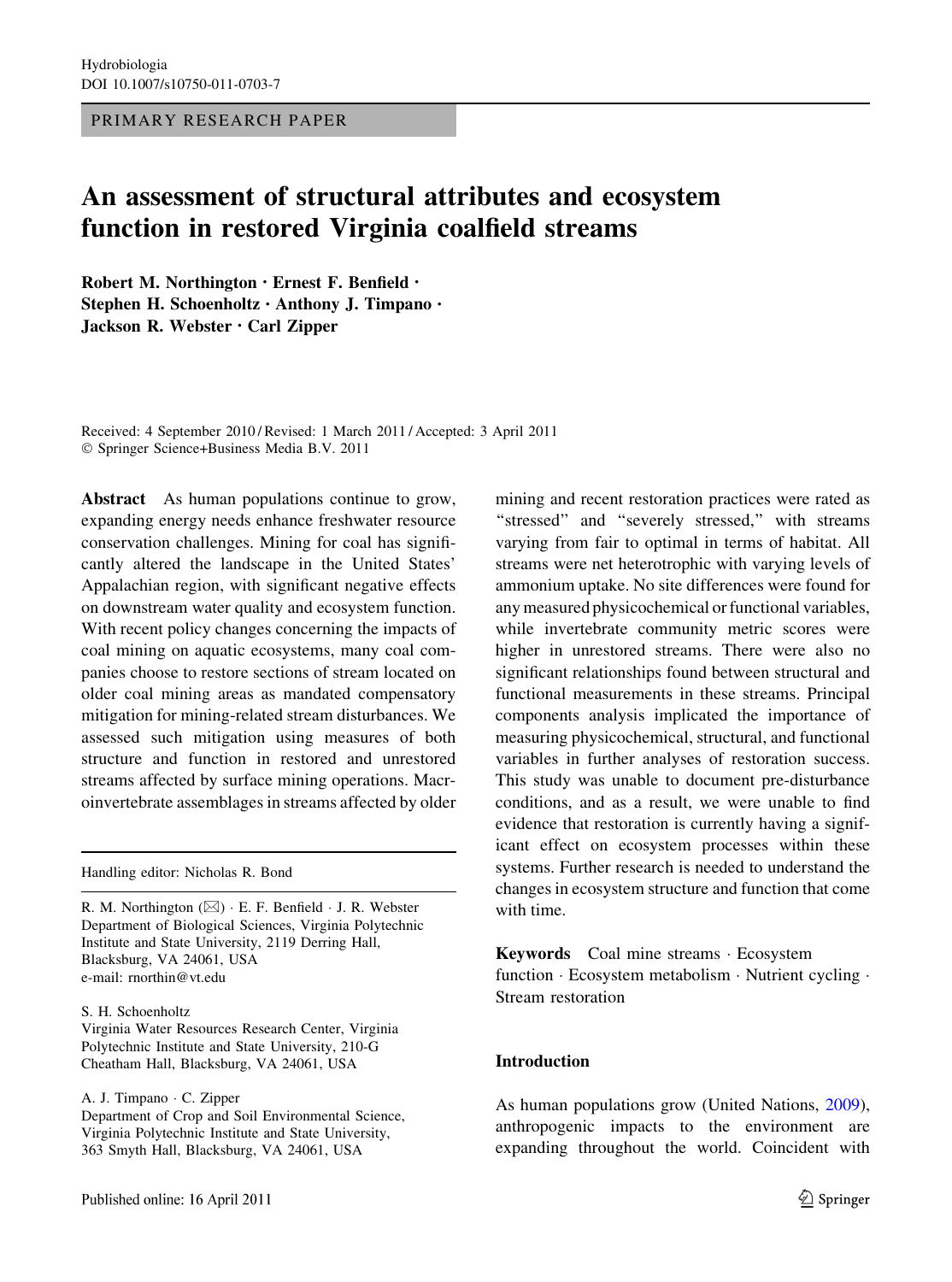this increasing human population is the intense need for energy (White, [2007](#page-12-0)) and freshwater resources (Vörösmarty et al.,  $2000$ ). One of the major providers of energy for the United States and the world is coal, which is used by homes, industry, and commercial ventures (USDOE, [2011](#page-12-0)). Coal extraction has taken multiple forms, including underground and surface methods. In recent years, continued development of mining technologies has enabled the expansion of the scale of mining operations, including mountaintop removal and valley fill. Although mountaintop removal coal mining began decades ago, the call to better understand the ecological impairments caused by such practices has been more recent (Peng, [2000](#page-11-0)).

Streams left unmanaged in a mined landscape can suffer severe changes to hydrology, succession of riparian vegetation, colonization of macroinvertebrates, and ultimately ecological function (Mutz & Schlief, [2005\)](#page-11-0). The highly disturbed nature of a mined landscape will change runoff, infiltration, and stream recharge patterns (Mutz, [1998;](#page-11-0) Bonta, [2005](#page-10-0)). More well-known are the chemical impacts of mining on receiving water bodies, especially increases in heavy metals and acidic mine drainage that occur when pyritic minerals are disturbed (Hartman et al., [2005;](#page-11-0) Merovich et al., [2007](#page-11-0); Fritz et al., [2010](#page-11-0)) unless appropriate reclamation procedures are employed. Mining operations that occur on a large scale, such as those that produce valley fills in Appalachia, also allow leaching of mineral salts from the disturbed rock materials, causing increases in total dissolved solids (TDS) and conductivity of streams draining such areas. Miningrelated conductivity has been associated with decreased numbers of sensitive aquatic taxa (Pond et al., [2008](#page-12-0); Pond, [2010](#page-12-0)). Recent work also suggests decreased success of bacterial and fungal communities, which are essential to ecosystem function in streams, in highly acidic streams on mine lands (Schlief & Mutz, [2005\)](#page-12-0).

At a whole-watershed scale, tributaries draining mined areas will affect downstream water quality (Locke et al., [2006\)](#page-11-0). Impacts on aquatic communities exist even decades after mine abandonment (Lefcort et al., [2010](#page-11-0)), mainly due to the continual impacts of heavy metal accumulation (Clements et al., [2010](#page-10-0); Petty et al., [2010\)](#page-12-0) when appropriate mitigation procedures are not employed. The underlying geology and chemical output of mining practices play an important role in structuring communities (Petty et al., [2010](#page-12-0)). For example, acid mine drainage, when

mixed with net alkaline waters present in the watershed have led to a precipitation of heavy metals onto the benthic zones of streams, affecting macroinvertebrate colonization (McClurg et al., [2007](#page-11-0); Merovich & Petty, [2010;](#page-11-0) Petty et al., [2010\)](#page-12-0).

Ecosystem function in highly disturbed watersheds has also been assessed recently. Microbial colonization and processing of leaves can be negatively affected by extremes of pH (Simon et al., [2009](#page-12-0)), thus negatively affecting the palatability for shredding invertebrates (Graca, [2001\)](#page-11-0). In mined watersheds, organic matter decomposition has been severely impacted by the accumulation of iron precipitates, which have been shown to hinder microbial colonization and the initiation of the breakdown process (Schlief & Mutz, [2005\)](#page-12-0). Additionally, toxic metals found in mine drainage can significantly alter the reproduction and function of aquatic hyphomycetes, which are major fungal initiators of organic matter breakdown in streams (Lecerf & Chauvet, [2008\)](#page-11-0).

Given that only a 10% watershed disturbance can reduce the biodiversity of freshwater species by 6% (Weijters et al., [2009\)](#page-12-0), the desire to restore ecosystems has become more predominant. Restoration may take many forms, but typically it involves an alteration to the structure of the channel with additional riparian reconstruction and re-vegetation (KST, [2007\)](#page-11-0). As such, a common measure of the success of restoration has been how the new habitat structure may lead to the successful colonization of new biotic communities (Muotka et al., [2002\)](#page-11-0). Water quality issues in disturbed streams are not simply reflected in biota, but also in water chemistry (e.g., Merovich et al., [2007;](#page-11-0) Clements et al., [2010](#page-10-0)), each requiring different forms of restoration (Hobbs & Harris, [2001\)](#page-11-0).

Simply assessing structural responses (physical and/or biological) to restoration provide an incomplete view of success. Hobbs & Harris ([2001\)](#page-11-0) point to the importance of also including functional measures of restoration outcomes, and there is a need to monitor these concurrently with structural attributes (Higgs, [1997](#page-11-0); Lake et al., [2007](#page-11-0)). Palmer et al. ([2005\)](#page-11-0) suggest standards for successful ecological restoration, including the understanding that aquatic ecosystems are highly dynamic, thus restoration should not only improve their structure and function, but also their resilience to further disturbance.

Under the United States' Clean Water Act of 1972, Section 404, miners are required to reconstruct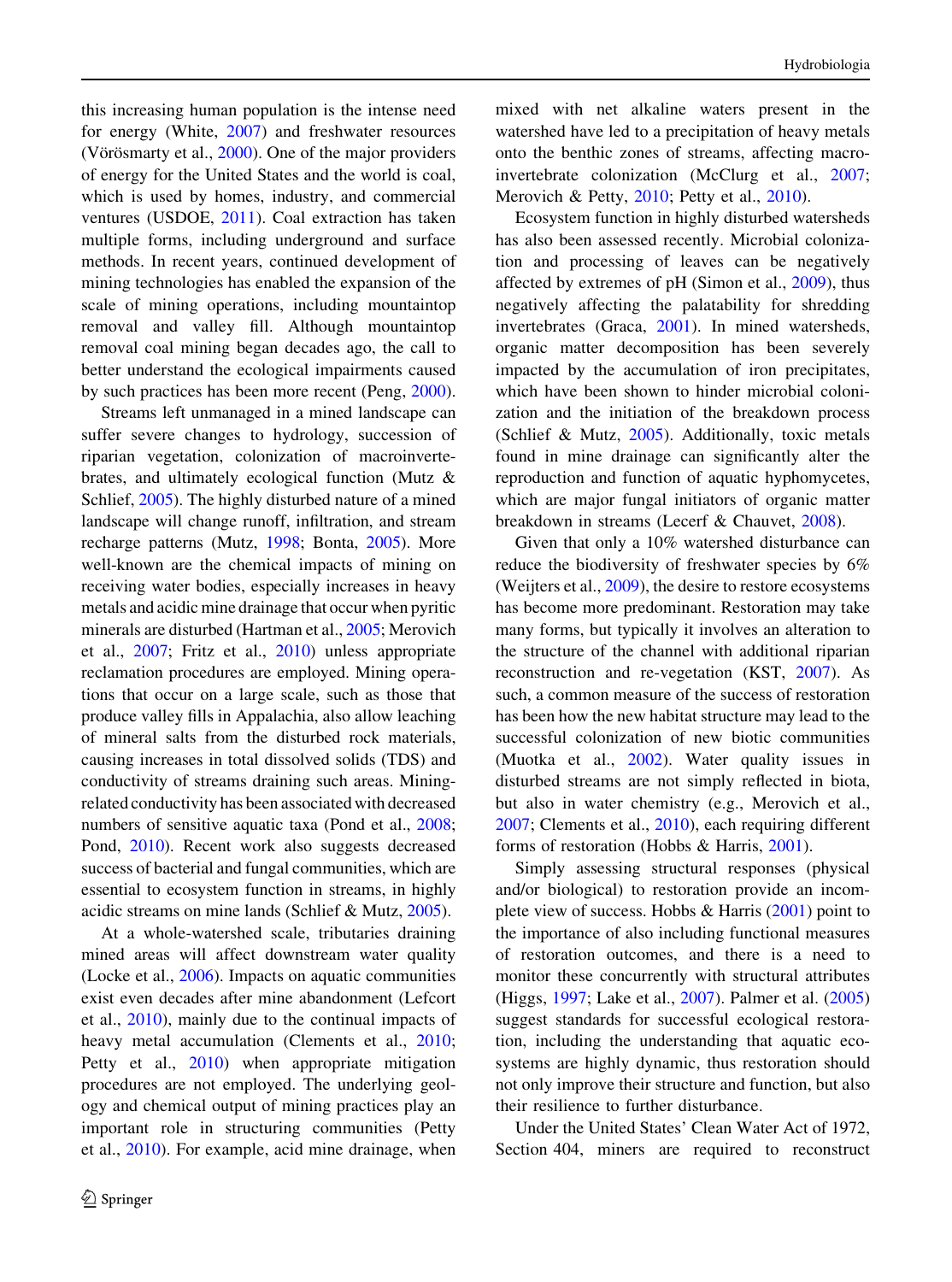affected streams or apply ''restoration'' to other degraded streams in the watershed as compensatory mitigation for the environmental effects of mining. Thus, coal mining companies often find it convenient to restore streams located on older, previously mined landscapes as a means of satisfying these requirements. Regulatory protocols for evaluation of such efforts commonly rely on assessment of stream structural elements such as channel stability, habitat features, water quality, and benthic macroinvertebrate assemblages. Critics of this process claim that structural replacement provides no assurance that the ecological functions and services provided by headwater streams lost during mining are being restored (Palmer et al., [2010](#page-11-0)). With the exception of a study by Fritz et al. ([2010\)](#page-11-0), few studies incorporating both structural and functional analyses of coal mining-impacted stream restoration have appeared in the literature.

Macroinvertebrate-based water quality indices are highly responsive to the synergistic effects of chemical constituents of the streams in mined landscapes (Freund & Petty, [2007](#page-11-0)), and are thus used as metrics of success for stream restorations. On the other hand, metrics of ecosystem function (e.g., gross primary production (GPP), respiration, leaf breakdown; Young et al., [2008](#page-12-0); Young & Collier, [2009\)](#page-12-0) may provide a useful compliment to structural ones in order to determine how resilient a restored ecosystem will be to change (Choi et al., [2008](#page-10-0); Palmer et al., [2005\)](#page-11-0). Leaf breakdown has been shown to be an effective indicator of the functionality of disturbed stream ecosystems in Virginia (Simon et al., [2009](#page-12-0)). As headwater streams are important sources of N and P to downstream water bodies (Alexander et al., [2007\)](#page-10-0), measures of ecosystem metabolism and nutrient uptake should help gauge the effectiveness of restored systems at removal and processing of these nutrients (Young & Collier, [2009\)](#page-12-0). In fact, Bukaveckas [\(2007](#page-10-0)) demonstrated increased nutrient uptake in response to the reduction in water velocities accompanying stream restoration.

The Appalachian coalfield, including southwest Virginia, is a primary coal-producing region in the US, and is projected by the US Department of Energy to remain as such over the coming decades (USDOE, [2011\)](#page-12-0). Coal production to date has disturbed  $>600,000$  ha and impacted  $>1,900$  km of headwater and low-order streams in Appalachia (USEPA, [2005](#page-12-0)).

It is clear that surface coal mining in Appalachia affects the region's dense headwater stream network. The objective of our study was to compare ecosystem structural and functional measures among restored and unrestored stream reaches in coal-mined landscapes. Our primary measure of structure was a multimetric index of benthic macroinvertebrate assemblage structure, the Virginia Stream Condition Index (VSCI; VDEQ, [2006](#page-12-0), [2007](#page-12-0)), which is commonly used in water quality assessments under the Clean Water Act within the Commonwealth of Virginia. Functional measures, such as ecosystem metabolism (GPP– ecosystem respiration (ER)) and nutrient uptake, address a streams' ability to both support life and process nutrient loads for delivery to downstream reaches (Allan & Castillo, [2007](#page-10-0)). Metabolism and uptake are also relatively inexpensive, simple measurements that are sensitive to both temporal and anthropogenic changes to the system (Young et al., [2008\)](#page-12-0). A secondary objective was to investigate the potential relationships among the chosen stream structural and functional measures, and identify any variables that may be strong indicators of restoration success. A lack of relationship between the structural and functional measures would indicate that structural metrics alone may not be adequate assessments of stream restoration in mined landscapes.

## Materials and methods

#### Site selection

We sampled six restored and three unrestored streams in the coal mining region of southwest Virginia (Fig. [1](#page-3-0); Table [1](#page-3-0)). The restored streams were reconstructed on previously coal-mined areas. Restored streams here generally refer to those that have undergone channel reconstruction using Natural Stream Channel Design (NSCD) methods (KST, [2007\)](#page-11-0), with the exception of Critical Fork. NCSD reconstructions supplement in-stream structures (e.g., cross-vanes, j-hooks, etc.) with riparian re-vegetation in order to restore both habitat and stream function (KST, [2007](#page-11-0)). In contrast, Critical Fork, the oldest restored stream, was constructed by the coal mining operation as a purposeful effort to create natural stream channel conditions; it travels some 671 m downstream from a sediment retention pond. Portions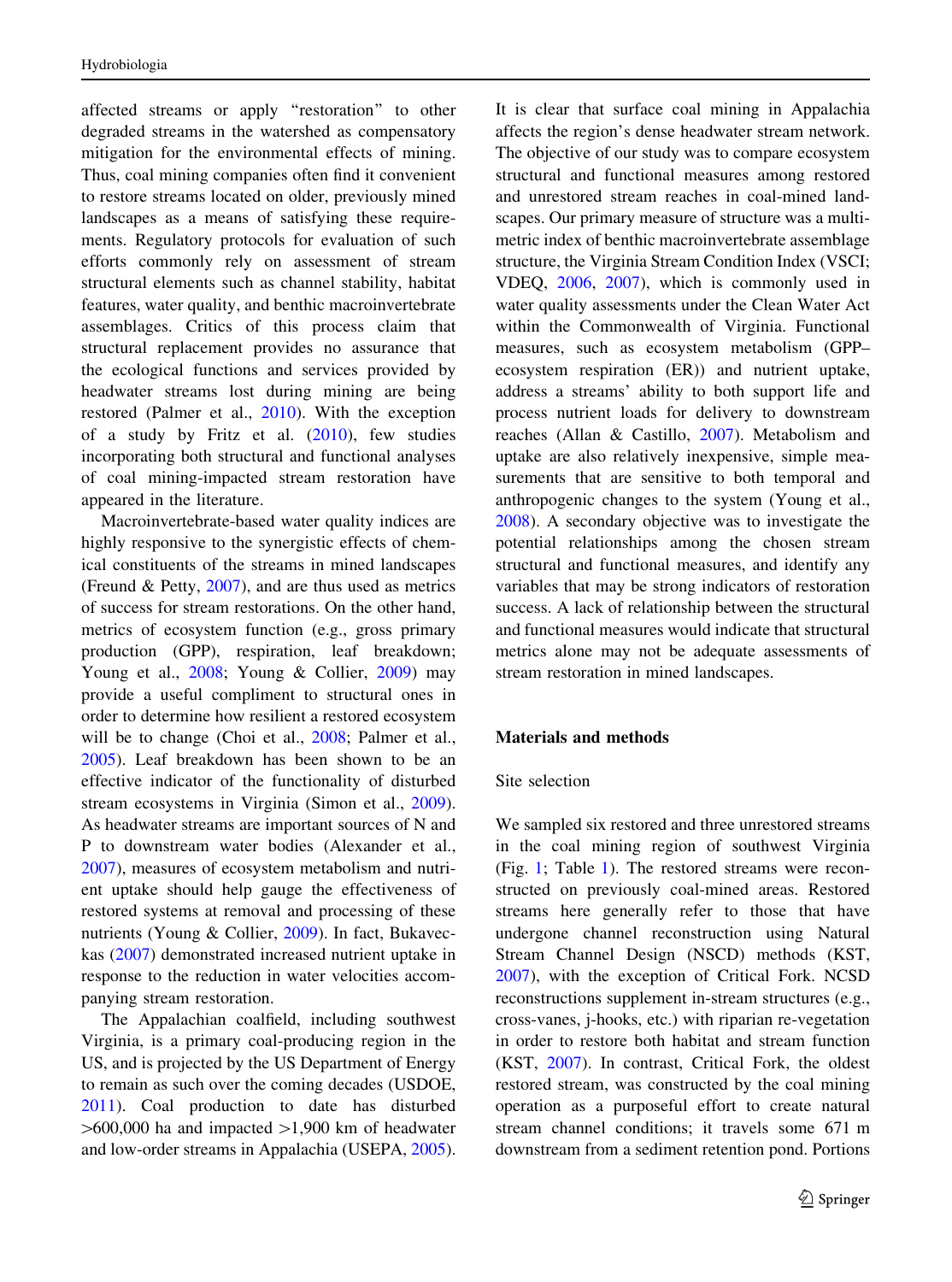<span id="page-3-0"></span>Fig. 1 A map of the nine study streams, encompassing three counties (Co.) within the Appalachian coalfield region of southwest Virginia, USA. The shaded area of the map indicates the extent of coal geology in the region. Darkened stream lines represent our study streams, and numbers correspond to those reaches outlined in Table 1



Table 1 Habitat features and metrics of macroinvertebrate community structure for the nine study streams used in this study

| Site                | Year restored | Habitat score   | # Taxa         | # EPT          | VSCI score       | ALU tier      |
|---------------------|---------------|-----------------|----------------|----------------|------------------|---------------|
| Restored            |               |                 |                |                |                  |               |
| 1. Chaney Creek     | 2006          | 160             | 12             | 5              | 58.2             | <b>Stress</b> |
| 2. Critical Fork    | 1988-1989     | 145             | 7              | 3              | 45.4             | <b>Stress</b> |
| 3. Laurel Branch    | 2005          | 171             | 10             | 7              | 56.7             | <b>Stress</b> |
| 4. Left Fork        | 2007-2008     | 133             | 9              | 4              | 54               | <b>Stress</b> |
| 5. Lick Branch      | 2003          | 136             | 3              |                | 38.8             | Severe stress |
| 6. Stonecoal Creek  | 2008          | 162             | 13             | 6              | 59.2             | <b>Stress</b> |
| Mean $\pm$ SE       |               | $151.2 \pm 6.3$ | $9.0 \pm 1.5$  | $4.3 \pm 0.9*$ | $52.1 \pm 3.3^*$ |               |
| Unrestored          |               |                 |                |                |                  |               |
| 7. N. Chaney Creek  | n/a           | 154             | 14             | 7              | 58.8             | <b>Stress</b> |
| 8. N. Laurel Branch | n/a           | 170             | 16             | 7              | 62.9             | Good          |
| 9. Powell River     | n/a           | 170             | 10             | 6              | 66.2             | Good          |
| Mean $\pm$ SE       |               | $164.7 \pm 5.3$ | $13.3 \pm 1.8$ | $6.7 \pm 0.3*$ | $62.6 \pm 2.1*$  |               |
|                     |               |                 |                |                |                  |               |

Number of taxa (# taxa), Ephemeroptera–Plecoptera–Tricoptera (# EPT) taxa richness, Virginia Stream Condition Index Scores (VSCI, range: 0–100), and aquatic life use (ALU) tiers (VDEQ, [2006](#page-12-0), [2008\)](#page-12-0). Habitat assessment scores (range: 0–200) were based on habitat metrics outlined by Barbour et al. ([1999\)](#page-10-0) and adapted for VDEQ [\(2008](#page-12-0)). Comparisons of stream types (restored vs. unrestored) were made for all variables here, with significant differences ( $P \lt 0.05$ ) indicated by asterisks (\*)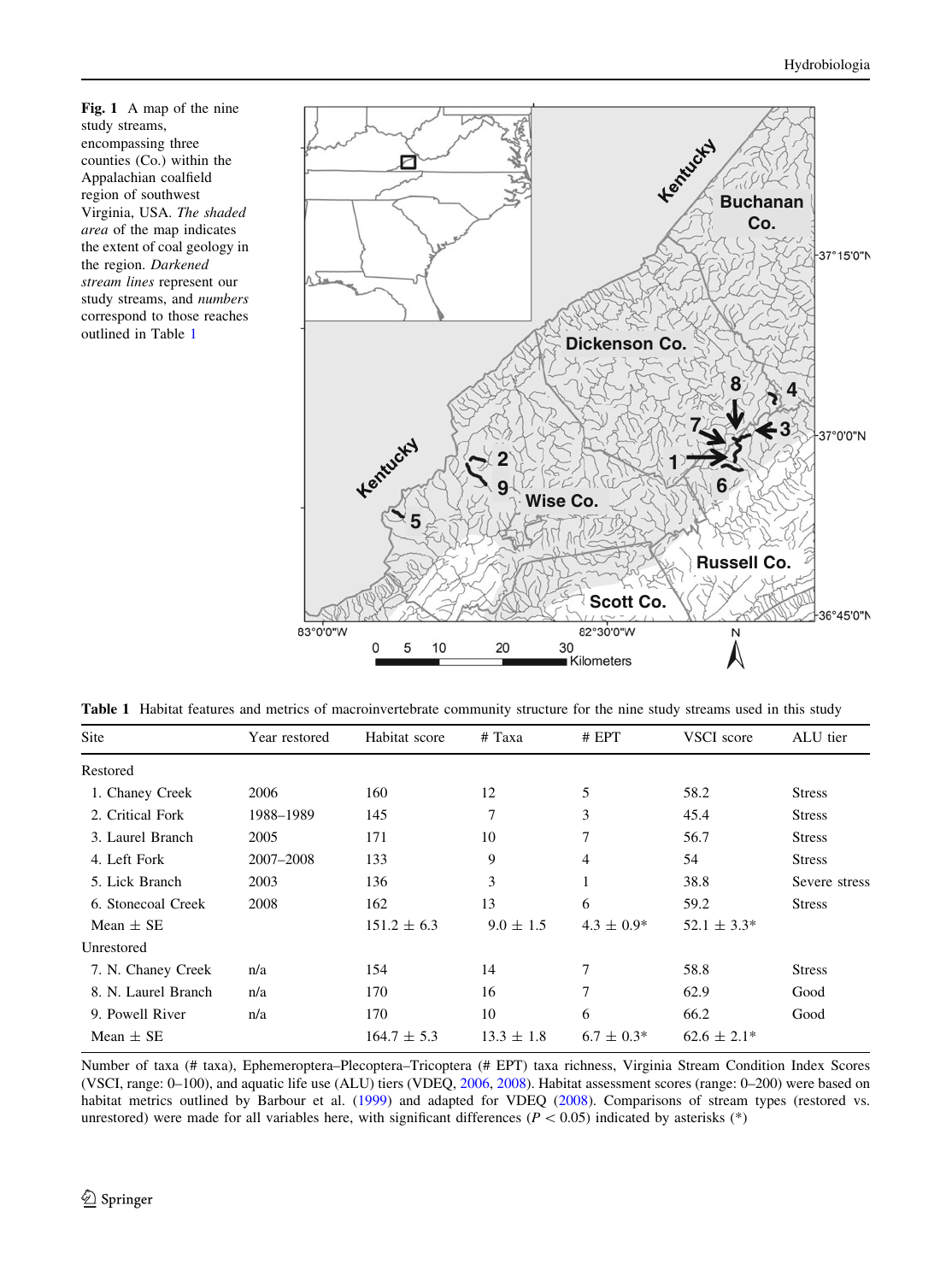of Chaney Creek, Stonecoal Creek, and Laurel Branch were created from drained sediment retention ponds constructed in coal mining spoils, but these streams also receive inputs from larger watershed areas; Left Fork was created as a new channel (Clinton Steele, D.R. Allen and Associates, P.C., Abingdon, VA, personal communication). Lick Branch is the only site that is currently fed by an active deep mine effluent discharge. Riparian zones were rebuilt and planted with vegetation inconsistent from site to site, leading to unique drainage and infiltration patterns across the six restored streams. Most of the stream restorations were completed within the past 5 years. Based on EPA (Barbour et al., [1999\)](#page-10-0) and VDEQ [\(2006](#page-12-0)) ratings, half of the restored streams were optimal in terms of habitat while the other three were suboptimal (Table [1](#page-3-0)).

Unrestored streams had coal mining within their catchments, but had undergone no in-stream or riparian restoration. Although all unrestored streams would be considered optimal in terms of habitat score (Barbour et al., [1999;](#page-10-0) VDEQ, [2006\)](#page-12-0), it is important to note that these streams were not un-mined references, but instead streams with similar watershed disturbance histories due to coal mining. Essentially, the unrestored streams serve as a baseline to which any changes due to restoration may be measured against, with the hope that measures of structure and function in restored streams would be improved compared to those in unrestored streams. Two of the three unrestored streams (N. Laurel and N. Chaney) were upstream segments of streams with downstream restored sections. Riparian areas of unrestored streams contained mature forest vegetation. A 100-m reach was delineated for habitat, biological, and functional measurements for the nine study streams.

# Habitat assessment

In June 2009, stream habitat and riparian structure were assessed using protocols outlined in Barbour et al. ([1999\)](#page-10-0) and the Virginia Department of Environmental Quality (VDEQ, [2008](#page-12-0)). For each 100-m study reach of stream (along with an additional 100-m section upstream), substrate cover, embeddedness, velocity regime, sediment deposition, channel flow status, channel alteration, and riffle/bend frequency were visually scored with up to 20 points each. Riparian features for each bank, including bank stability, vegetative protection, and riparian zone width were also scored. Streams were classified as Poor, Marginal, Suboptimal, or Optimal, which represent  $\langle 25, 25-50, 50-75,$  or  $75-100\%$ , respectively, of the total score of 200 points possible.

## Abiotic parameters

Abiotic parameters were measured for each stream, in association with habitat assessment and stream functional parameters. Discharge was estimated using dilution gauging of a NaCl slug (Gordon et al., [2004](#page-11-0)). Spot measurements of dissolved oxygen (DO) and pH were taken using a portable sonde (Hydrolab Quanta, Hach Instruments, Loveland, CO), and specific conductance (SC) and temperature were taken with a hand-held conductivity meter (Model 30, YSI, Inc., Yellow Springs, OH). TDS was measured in the field via filtration of known volumes (0.45  $\mu$  cellulose ester filter) followed by drying at  $180^{\circ}$ C (APHA, [1998](#page-10-0)). Samples were transported and stored at  $4^{\circ}$ C prior to filtration and dried at  $180^{\circ}$ C in the laboratory. Additional 60-ml water samples were collected and filtered in the field for background concentrations of chloride and nutrients. Chloride, nitrate, and phosphate concentrations in stream water were analyzed using ion chromatography (DX 500 IC, Dionex Corp., Sunnyvale, CA). Ammonium concentration was measured by flow injection analysis (Lachat QuickChem 8500, Lachat Instruments, Loveland, CO).

# Macroinvertebrate sampling

In June 2009,  $6-0.3$  m<sup>2</sup> kicks  $(2 \text{ m}^2 \text{ composite total})$ were taken with a  $500$ - $\mu$ m d-frame net for 30 s at each site (Barbour et al., [1999](#page-10-0); VDEQ, [2008](#page-12-0)). All material collected was placed in containers of 95% ethanol for transport back to the lab for identification. Organisms were separated from debris using a randomized subsorting procedure to obtain  $110 (\pm 10\%)$  organisms for identification (VDEQ, [2008](#page-12-0)). Taxonomic keys (Merritt et al., [2008\)](#page-11-0) were used to identify organisms to the family/lowest practicable level. These data were then used to calculate VSCI scores, which were calculated using eight metrics: 1. EPT, 2. total taxa, 3. % Ephemeroptera, 4. % Ephemeroptera  $+$  Trichoptera - Hydropsychidae, 5. % Chironomidae, 6. % Top 2 dominant taxa, 7. family level index, and 8. % scrapers (Burton & Gerritsen, [2003](#page-10-0)). Data for VSCI,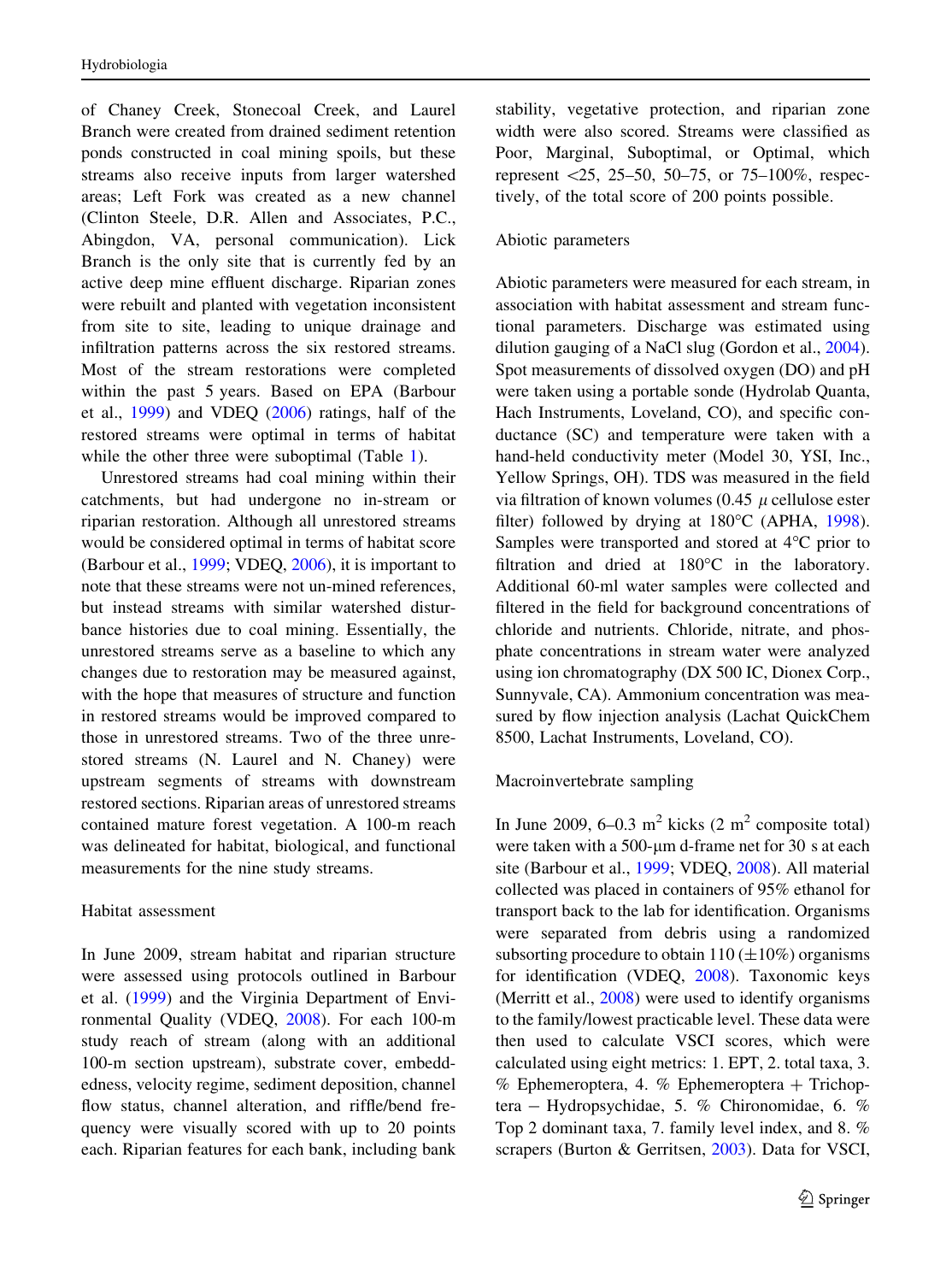taxa richness, and EPT richness are presented here, but with the caveat that they are not truly independent measures of macroinvertebrate assemblage structure. Aquatic Life Use (ALU) tiers were determined based on each site's VSCI score (VDEQ, [2006](#page-12-0), [2008](#page-12-0)) on the following scale: excellent  $(\geq 73)$ , good (60–72), stress  $(43–59)$ , and severely stressed  $(42)$ .

# Nutrient uptake

We measured ammonium uptake lengths (Webster & Valett, [2006](#page-12-0)) during the growing season (Summer 2009) in each stream. A co-injection of ammonium (as  $NH_4Cl$ ) and a conservative tracer (NaCl) were added to the streams at a constant rate using a metering pump. After the conservative tracer had reached plateau (measured using a conductivity meter), samples were collected at seven transects within the study reach. Triplicates of stream water were collected and filtered through a 0.7 µm glass fiber filter at each transect. Water samples were then placed on ice until laboratory analysis for chloride and ammonium as previously described. Uptake length  $(S_w)$  was calculated as the negative inverse of the regression slope of flow corrected ammonium concentration versus distance. We also calculated uptake velocity  $(v_f)$  and areal uptake  $(U)$ :

$$
v_{\rm f} = \frac{uz}{S_{\rm W}}
$$

where  $u$  is stream velocity and  $z$  is depth, and

$$
U=v_{\rm f} C
$$

where C is ambient ammonium concentration (Webster & Valett, [2006\)](#page-12-0).

# Ecosystem metabolism

During June 2009 we also measured stream metabolism (GPP and ER) at each stream using wholestream/open channel methods with conservative gas  $(SF_6)$  injections for estimating site-specific reaeration coefficients (Bott, [2006](#page-10-0)). DO, water temperature, and conductivity were measured at 2-min intervals over a 36-h period at each site using Hydrolab mini-sondes (Hach Environmental, Loveland, CO). Metabolism was calculated using the single-station method (Bott, [2006,](#page-10-0) Grace & Imberger, [2006\)](#page-11-0). Net ecosystem metabolism (NEP) was calculated as GPP–ER for each site (Allan & Castillo, [2007\)](#page-10-0).

# **Statistics**

We considered "structure" to not only be the physical and abiotic parameters of the streams, but also the macroinvertebrate community structure as estimated through EPT and VSCI data. Our ''functional'' data were measures of GPP, ER, NEP, and ammonium uptake. Basic descriptive statistics, including means, medians, and standard error were generated for all response variables. Differences due to site type (restored vs. unrestored) were assessed using an unequal variance t test ( $\alpha = 0.05$ ) for all functional and structural variables.

Spearman-rank correlations were performed to examine the relationships among a subset of major structural and functional variables. Structural variables assessed here included EPT, VSCI, habitat, and SC. SC was included as the only physicochemical variable due to its significant impact on invertebrates in coal mine impacted streams (Pond et al., [2008](#page-12-0)). Ammonium uptake and NEP were included as our only functional variables here, as GPP and ER were used in the calculation of NEP.

We then conducted a Principal Components Analysis (PCA) on all structural and functional data to determine which of our variables had a greater impact on the overall variation among streams, and potentially select variables that may indicate restoration success. Principal components with Eigen values above 1 were kept for further analysis (Rencher, [2002\)](#page-12-0). Additional unequal variance  $t$  tests were performed on the most important principal components to test if these new combinations of variables would show significant difference between restored and unrestored streams. All statistics were performed using JMP v.8 (SAS Institute, Inc., Cary, NC).

# Results

Habitat and macroinvertebrate community structure

Habitat scores of restored and unrestored streams were not significantly different ( $P = 0.15$ ), although unrestored streams had higher scores, on average (Table [1](#page-3-0)). Macroinvertebrate taxa richness varied from 7 to 16 among streams, but there were no significant differences between stream types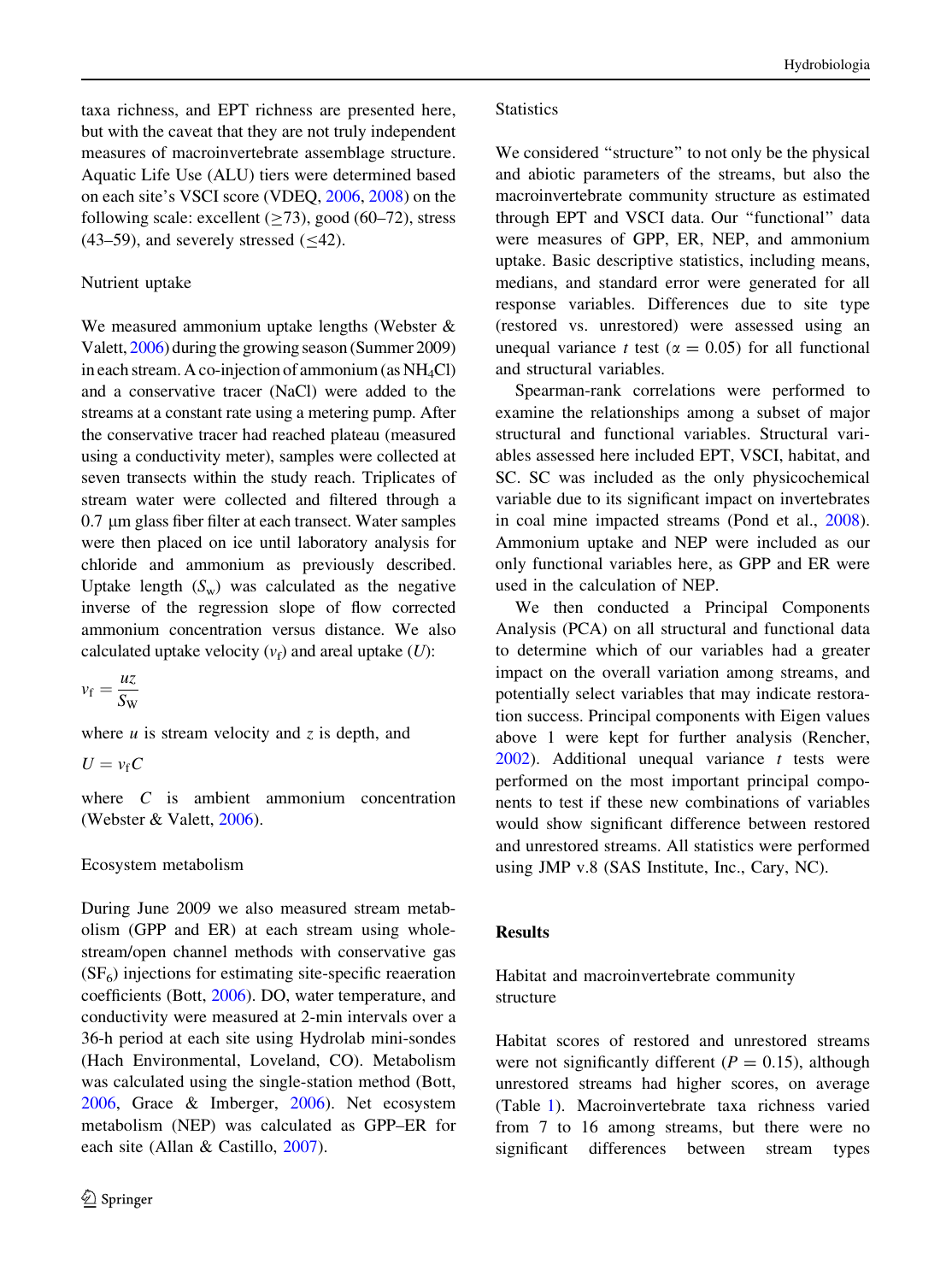<span id="page-6-0"></span>(Table [1](#page-3-0)). Both EPT richness and VSCI scores were significantly higher in the unrestored streams; invertebrate community data reflected stress in restored streams (Table [1\)](#page-3-0). The number of EPT taxa was also not different between stream types (Table [1](#page-3-0)). Seven of the nine study streams showed some degree of stress, as determined by VSCI scores  $< 60$ , Lick Branch was the most severely stressed (Table [1](#page-3-0)). Two of the three unrestored streams, North Laurel and Powell River, had the highest habitat scores and a fully forested canopy, which was reflected by the ''Good'' macroinvertebrate score (Table [1](#page-3-0)).

# Abiotic and functional parameters

No significant differences were found between stream types for any physicochemical measures, although restored streams had nominally higher TDS, SC, and nitrate (Table 2). All streams were slightly alkaline, with pH values around 7.9 (Table 2). Background levels of  $NH_4^+$  were below detection (5 µg l<sup>-1</sup>), but these well oxygenated streams had detectable concentrations of  $NO<sub>3</sub><sup>-</sup>$  (Table 2). Discharge was quite variable across streams (Table 2), with highest discharges at restored streams occurring at Lick Branch and Critical Fork (78 and 80  $1 \text{ s}^{-1}$ , respectively) and at Powell River  $(100 \ 1 \ s^{-1})$  for unrestored streams.

GPP was significantly greater in restored streams  $(P = 0.02)$ , while ER was not (Table 2). All streams were net heterotrophic as determined by negative values of NEP (Table 2). Ammonium uptake was also similar between stream types, although with one high value at Lick Branch (124.0  $\mu$ g NH<sub>4</sub><sup>+</sup> m<sup>-2</sup> min<sup>-1</sup>) a restored stream; in the unrestored streams, the relatively low uptake of North Laurel  $(3.1 \text{ µg})$  $NH_4^+$  m<sup>-2</sup> min<sup>-1</sup>) had the most impact (Table 2).

## Relationships between structure and function

Spearman-rank correlations indicated no relationships between structural and functional measures (Fig. [2](#page-7-0)). On the other hand, several structural measures were correlated with one another, and habitat was most strongly correlated to metrics of invertebrate community structure ( $\rho = 0.68{\text -}0.76$ ; Fig. [2](#page-7-0)). Additionally, both VSCI and EPT showed a negative, but non-significant, trend with SC, suggesting a greater stress on invertebrate communities at higher levels of SC (Fig. [2\)](#page-7-0). More optimal habitats tended to have lower levels of SC (Fig. [2\)](#page-7-0). None of the

Table 2 Physicochemical and functional metrics for restored and unrestored streams

|                                                                        | Restored $(n = 6)$ |                   | Unrestored $(n = 3)$ |                |                   |        |
|------------------------------------------------------------------------|--------------------|-------------------|----------------------|----------------|-------------------|--------|
|                                                                        | Range              | Mean $\pm$ SE     | Median               | Range          | Mean $\pm$ SE     | Median |
| Physicochemical                                                        |                    |                   |                      |                |                   |        |
| DO $(mg 1^{-1})$                                                       | $7.5 - 9.3$        | $8.3 \pm 0.3$     | 8.3                  | $7.2 - 9.2$    | $8.2 \pm 0.6$     | 8.3    |
| pH                                                                     | $7.9 - 8.1$        | $7.9 \pm 0.1$     | 7.9                  | $7.7 - 7.9$    | $7.8 \pm 0.1$     | 7.9    |
| TDS $(mg l^{-1})$                                                      | 324.2-706.8        | $673.8 \pm 169.9$ | 729.2                | 119.2-1223.6   | $529.8 \pm 111.4$ | 558.4  |
| SC ( $\mu$ S cm <sup>-1</sup> )                                        | 265.6-1220.1       | $750.9 \pm 151.7$ | 753.5                | 525.6-790.0    | $628.9 \pm 81.6$  | 571    |
| $NH_4^+$ (µg $1^{-1}$ )                                                |                    | <b>BD</b>         |                      |                | <b>BD</b>         |        |
| $NO_3^-$ (mg $l^{-1}$ )                                                | $0.2 - 1.1$        | $1.0 \pm 0.4$     | 0.8                  | $0.1 - 1.3$    | $0.7 \pm 0.4$     | 0.7    |
| $Q$ (1 s <sup>-1</sup> )                                               | $3 - 80$           | $41.3 \pm 14.9$   | 39.5                 | $7 - 100$      | $41.3 \pm 29.5$   | 17     |
| Temperature $(^{\circ}C)$                                              | $13.8 - 19.3$      | $16.1 \pm 0.8$    | 16                   | $15.5 - 23.2$  | $18.3 \pm 2.4$    | 16.3   |
| Functional                                                             |                    |                   |                      |                |                   |        |
| GPP (g $O_2$ m <sup>-2</sup> day <sup>-1</sup> )                       | $0.4 - 2.6$        | $1.6 \pm 0.8^*$   | 1.5                  | $0.2 - 0.6$    | $0.4 \pm 0.2^*$   | 0.5    |
| R (g O <sub>2</sub> m <sup>-2</sup> day <sup>-1</sup> )                | $1.0 - 10.6$       | $4.3 \pm 1.5$     | 3.2                  | $1.2 - 3.9$    | $2.8 \pm 1.4$     | 3.3    |
| NEP (g O <sub>2</sub> m <sup>-2</sup> day <sup>-1</sup> )              | $-8.9-1.3$         | $-2.7 \pm 1.4$    | $-2.0$               | $-3.3$ to $-1$ | $-2.4 \pm 0.7$    | $-2.8$ |
| U (µg NH <sub>4</sub> <sup>+</sup> m <sup>-2</sup> min <sup>-1</sup> ) | $6.5 - 124.0$      | $32.9 \pm 18.6$   | 15.1                 | $3.1 - 47.9$   | $25.6 \pm 12.9$   | 25.9   |
|                                                                        |                    |                   |                      |                |                   |        |

Asterisks (\*) indicate significance at  $P < 0.05$ . BD below detection, DO dissolved oxygen, TDS total dissolved solids, SC specific conductance,  $Q$  discharge, GPP gross primary production,  $R$  ecosystem respiration,  $NEP$  net ecosystem production,  $U$  ammonium uptake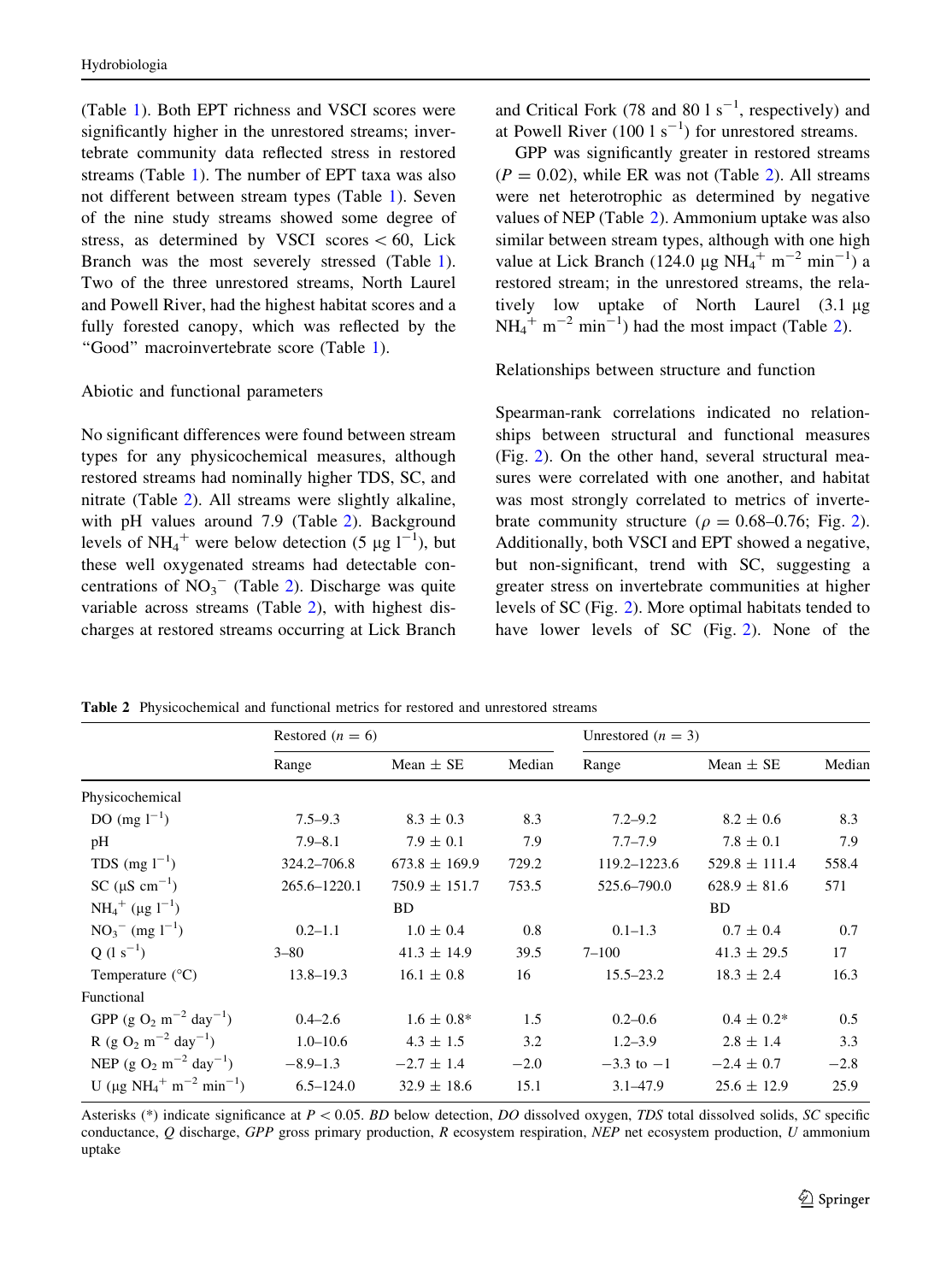<span id="page-7-0"></span>

Fig. 2 Correlation matrix showing the relationships between selected structural and functional variables. All significant  $(P < 0.05)$  Spearman-rank correlation coefficients ( $\rho$ ) and

functional variables were correlated with one another, with trends being driven by one restored site, Lick Branch (Fig. 2). Restored and unrestored streams showed no distinct clustering on the bi-plots, further demonstrating the lack of difference between site types demonstrated in most of the earlier analyses (Fig. 2; Table [2](#page-6-0)).

Using structure and function to compare streams

The first three principal components explained 87% of the variation in our data set (Table [3](#page-8-0)). While PC 1 explained the most variation, the similar loadings onto that component (no loadings  $>0.4$ , Freund & Petty, [2007\)](#page-11-0) made it difficult to determine the importance of any single variable (Table [3\)](#page-8-0). In contrast, habitat, along with DO and Q to a lesser extent, were the most important factors loading onto PC 2, while nutrient-related factors, such as

associated P values are shown within individual scatterplots.  $Squares = restored streams, circles = unrestored streams$ 

ammonium uptake and nitrate concentrations were the most important for PC 3 (Table [3](#page-8-0)). There were no significant differences between restored and unrestored streams for any of the three principal components (*t* test,  $P > 0.05$ ).

# Discussion

The mining influence was evident in all 9 of our streams as indicated by elevated SC. At regional reference sites not impacted by mining, SC concentrations are often  $\langle 200 \mu S \text{ cm}^{-1}$  (Timpano et al., [2010\)](#page-12-0), and all of our measured values were well above this level. SC has been a focus of recent work, implicating it as a major limiting factor in the successful colonization of sensitive invertebrate taxa (Hartman et al., [2005;](#page-11-0) Timpano et al., [2010](#page-12-0)), including mayflies (Pond et al., [2008;](#page-12-0) Pond, [2010](#page-12-0)).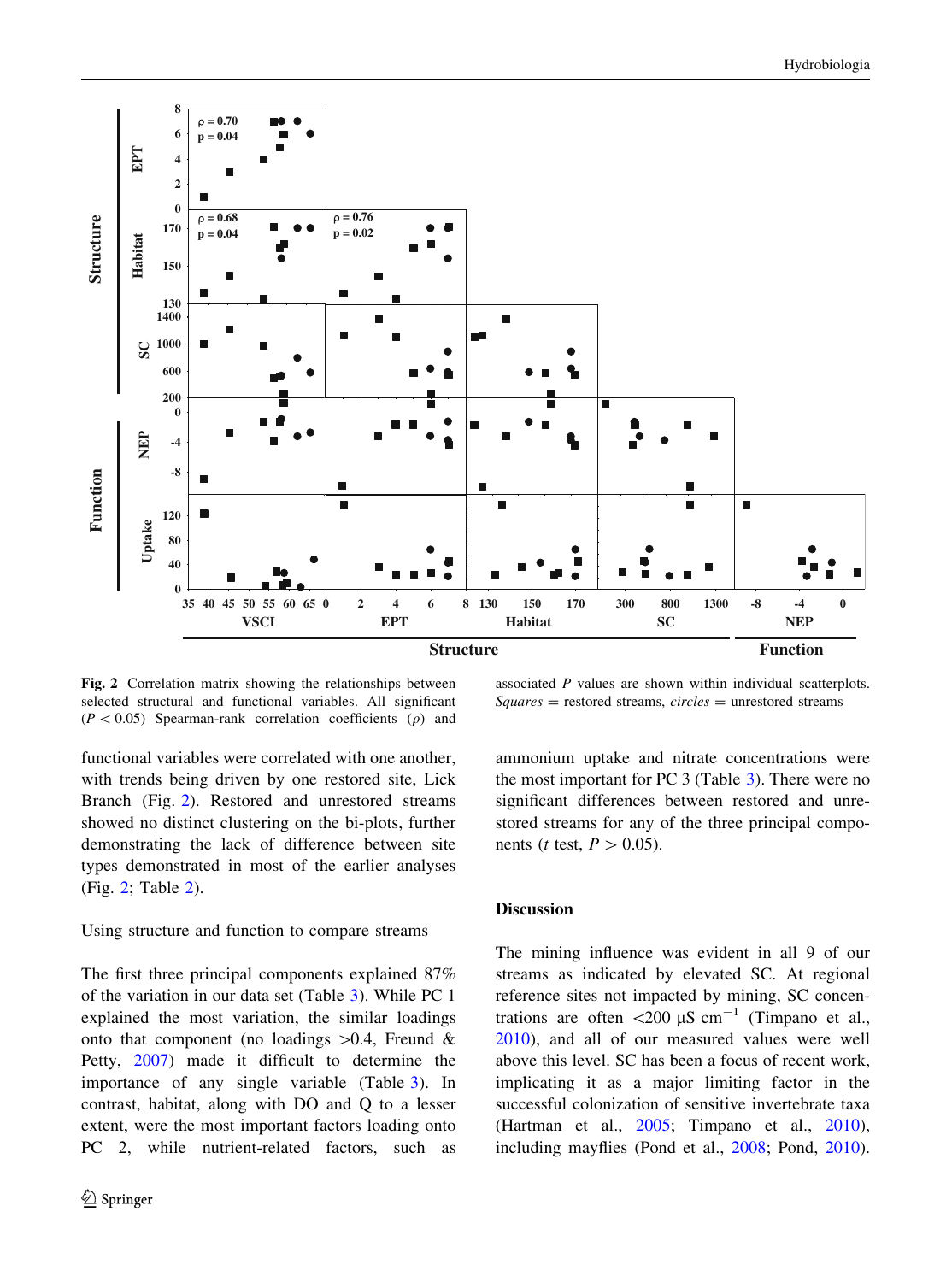| <b>PCA</b>        | PC 1    | PC <sub>2</sub> | PC <sub>3</sub> |
|-------------------|---------|-----------------|-----------------|
| Eigen value       | 6.79    | 1.98            | 1.61            |
| % of variation    | 56.6    | 16.5            | 13.4            |
| Cumulative %      | 56.6    | 73.1            | 86.5            |
| Variable loadings |         |                 |                 |
| <b>VSCI</b>       | $-0.31$ | 0.34            | 0.07            |
| <b>EPT</b>        | $-0.33$ | 0.3             | 0.04            |
| Habitat           | $-0.22$ | 0.52            | $-0.16$         |
| TDS               | 0.34    | 0.05            | 0.36            |
| SC                | 0.32    | $-0.14$         | $-0.35$         |
| DO                | 0.31    | 0.4             | 0.13            |
| pH                | 0.28    | $-0.05$         | $-0.34$         |
| $NO_3^-$          | 0.29    | 0.19            | 0.4             |
| Q                 | 0.29    | 0.41            | $-0.06$         |
| Temp              | $-0.18$ | $-0.36$         | 0.13            |
| <b>NEP</b>        | $-0.3$  | $-0.05$         | 0.36            |
| U                 | 0.27    | $-0.05$         | $-0.52$         |
|                   |         |                 |                 |

<span id="page-8-0"></span>Table 3 Principle Components Analysis (PCA) and loadings for variables assessed in this study

In this study, there was a non-significant trend suggestive of the negative influence of SC on invertebrate community structure (Fig. [2](#page-7-0)), a relationship more strongly demonstrated by others (Pond et al., [2008](#page-12-0); Pond, [2010\)](#page-12-0). Although we did not directly measure mining-associated ions (e.g., sulfate, bicarbonate, calcium, and magnesium), it is likely that they were the major component driving elevated conductivity present in all streams (Timpano et al., [2010](#page-12-0); Orndorff et al., [2010;](#page-11-0) Table [2](#page-6-0)). While unrestored sites generally demonstrated much higher habitat quality compared to the poor ratings associated with restored streams, the synergistic effect of high SC and poor habitat may have produced an unsuitable environment for indicator taxa in streams where macroinvertebrate community structure implicated poor water quality (Tables [1](#page-3-0), [2](#page-6-0); Fig. [2\)](#page-7-0).

Even though many of our invertebrate communities in restored streams were 'stressed' based on VSCI scores (Table [1](#page-3-0)), our results fall within the range of streams in southwest Virginia (Burton & Gerritsen, [2003\)](#page-10-0). Larger rivers, such as the South Fork of the Pound River had lower scores (27), while others of similar size, such as the South Fork of the Holston River, were higher (74.8; Burton & Gerritsen, [2003\)](#page-10-0). Even within the same stream, VSCI may vary seasonally, as in Stock Creek (21.7–72.6; Burton & Gerritsen, [2003\)](#page-10-0). This implicates not only the effect of landscape, but season in affecting how results are obtained and interpreted. Therefore, more long-term data from the area must be collected in order to make firmer conclusions on invertebrate community structure.

Clearly, the variability in our stream reaches had a major influence on our ability to differentiate between restored and unrestored streams, and also our ability to find relationships between the structural and functional variables of interest. Bonta ([2005\)](#page-10-0) stressed that, in order to have comparable streams (reference), they must be undisturbed and on the same geology (and thus background geochemistry). Timpano et al. ([2010\)](#page-12-0) found reference sites within this region, but the size and discharge were much greater, and thus incomparable to, our six restored streams. All nine of our streams were thus indicative of the low-order, mining influenced condition of streams within the region.

Many of the results of this study were found to be either non-significant or opposite to the trends that were predicted. For example, the lack of differences between restored and unrestored streams would likely be due to two reasons. First, the similar watershed disturbance histories (all mined historically) would, by default, place all streams within the similar ranges of physicochemical variables seen here (Table [2](#page-6-0)). Secondly, all restoration sites were fairly young (Table [1](#page-3-0)), with 5 of 6 being fewer than 5 years old and the oldest being over 10 years old. The PCA results help clarify these points, as the most significant component (PC 1) had relatively similar loadings for all variables, implicating no one factor in the differentiation of site types here (Table [1](#page-3-0)). Multiple studies have concluded that restoration is a timedependent process, in which changes between site types may not be noticeable for decades (e.g., Charbonneau & Resh, [1992](#page-10-0); Kondolf, [1995](#page-11-0)). Studies of ecosystem structural and functional restoration should focus on longer-term, repeated measures of both structure and function to track ecosystem resilience and recovery (Bonta, [2005](#page-10-0); Palmer et al., [2005\)](#page-11-0).

We consider it likely that greater differences in structural metrics of restored streams will occur with time (Kondolf, [1995\)](#page-11-0). Woody vegetation has been planted and is growing within riparian areas of most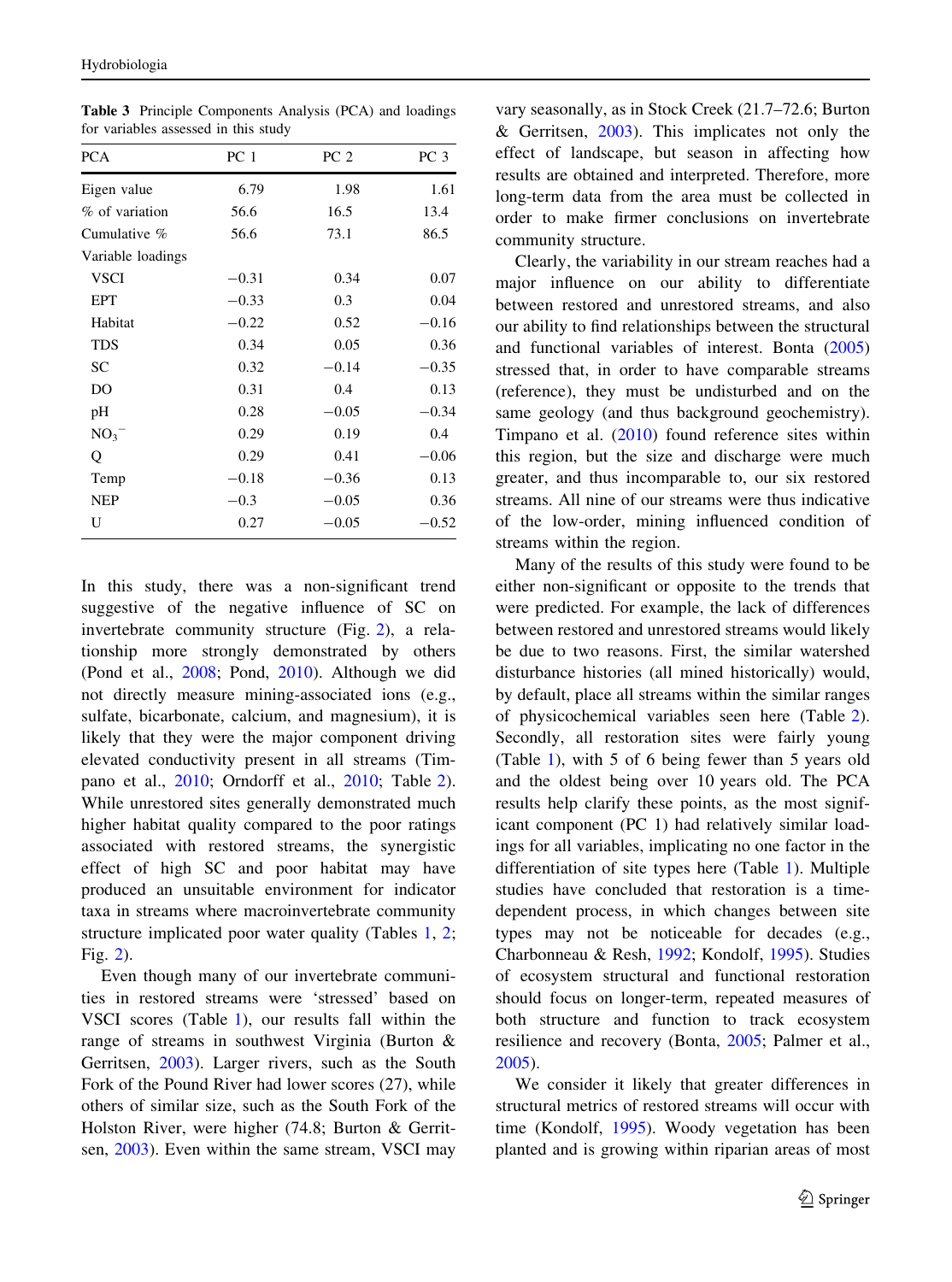of the restored reaches; eventual maturation of this vegetation should improve habitat (Orzetti et al., [2010\)](#page-11-0). Additionally, a growing riparian zone would be better able to retain and process N and P from within the watershed to reduce in-stream export of nutrients (Naiman & Decamps, [1997;](#page-11-0) Diebel et al., [2009\)](#page-11-0), which would otherwise contribute to decreased water quality downstream (Alexander et al., [2007](#page-10-0); Robertson et al., [2008](#page-12-0); Paerl, [2009](#page-11-0)). TDS and SC is also likely to decline with further weathering of mining-disturbed materials within the streams' watersheds (Orndorff et al., [2010](#page-11-0)), although the length of time necessary (possibly centuries) to produce a significant decline remains unknown.

Low rates of nitrogen uptake in all streams would most likely be a result of disturbance to fluvial geomorphology and alterations in organic matter retention, either through past mining or restoration. In streams draining Fort Benning, GA, Roberts et al.  $(2007)$  $(2007)$  noted extremely low levels of NH<sub>4</sub><sup>+</sup> uptake in streams with major upstream disturbances including major losses of riparian vegetation and sediment. The relatively low nutrient uptake was mainly a result of the lack of organic matter, which when added to the stream, significantly increased uptake rates (Roberts et al., [2007\)](#page-12-0). In addition to biotic controls, discharge plays a major role in the ability of streams to process nutrients (Webster et al., [2001\)](#page-12-0). Variations in discharge were driven, to a great extent, by rainfall patterns in this region. Low rates of autochthonous primary production, along with inconsistent patterns of discharge in our streams, may further explain the low levels of nutrient uptake.

Streams were net heterotrophic (negative NEP; Table [2\)](#page-6-0), indicating high rates of respiration. This was expected in heavily shaded unrestored streams (Vannote et al., [1980\)](#page-12-0), while it was more surprising in open-canopied restored streams. There seemed to be sufficient nitrate (Table [2\)](#page-6-0), while phosphate was below detection (5  $\mu$ g l<sup>-1</sup>) in all streams (Northington, unpublished data), possibly indicating a P-limitation (Webster et al., [1991](#page-12-0)). Tordoff et al. ([2000\)](#page-12-0) has suggested that some mined streams may lose significant amounts of P due to the landscape disturbances of coal extraction. Alkaline waters, as seen in this study (Table [2\)](#page-6-0), may then immobilize phosphate, making it unavailable as a nutrient for aquatic autotrophs (Boström et al., [1988](#page-10-0)). Alternately, enhanced microbial respiration has been associated with organic matter in mined streams (Schlief & Mutz, [2006](#page-12-0)), which may explain the altered metabolism. More long-term seasonal data on metabolism, organic matter processing, and landscape fluxes of nutrients are needed to better establish mechanisms for these findings.

Even with no significant relationships found between structural and functional variables (Fig. [2](#page-7-0)), we believe that these measures should continue to be an active area of research. Our PCA analysis indicated the importance of both structural and functional measures (Table [3](#page-8-0)). Although PC1 showed no loading of any particular variable, structural and functional measures heavily loaded onto PC2 and PC3, respectively (Table [3\)](#page-8-0). Although some studies have addressed this relationship in mined, restored streams (Fritz et al., [2010](#page-11-0)), the continued monitoring of structure (physicochemical, habitat, and invertebrate metrics) and additional forms of function (including leaf breakdown) should be included to give a more dynamic representation of ecosystem recovery (Palmer et al., [2005;](#page-11-0) Young et al., [2008](#page-12-0); Young & Collier, [2009](#page-12-0)).

Lick Branch was a consistent outlier in all analyses in this study (Table [1](#page-3-0); Fig. [2\)](#page-7-0). This stream had fairly rapid discharge ( $\sim 80$  l s<sup>-1</sup>) due to consistent deep mine water drainage. Additionally, substrata at the site mainly consisted of large, sediment-covered boulders. This poor habitat was reflected in the highly skewed (and severely stressed, Table [1](#page-3-0)) benthic community, with 96% tolerant Ephemeroptera dominating 99% of the total abundance of macroinvertebrates found in the site (Northington, unpublished data). Sediment is well-known to be an impediment to macroinvertebrate colonization (Larsen & Ormerod, [2010](#page-11-0)), and paired with the generally degraded nature of the reach, was a major influence on the poor status of the site. The high areal uptake (Fig. [2](#page-7-0)) would normally be indicative of a stream efficient at cycling and utilizing nutrients due to high biotic demand (Webster et al., [2001](#page-12-0)). Here, it is more likely that ammonium was being adsorbed to the surfaces of rocks and deposited material (i.e., Richey et al., [1985](#page-12-0); Triska et al., [1994](#page-12-0)) as opposed to being taken up by primary producers, especially since the low NEP  $(-8.9 \text{ g O}_2 \text{ m}^{-2} \text{ day}^{-1}$  $(-8.9 \text{ g O}_2 \text{ m}^{-2} \text{ day}^{-1}$  $(-8.9 \text{ g O}_2 \text{ m}^{-2} \text{ day}^{-1}$ ; Fig. 2) indicated a highly heterotrophic system. Even with other physicochemical measures (e.g., SC, DO, pH) at Lick Brach within the range of those seen at the other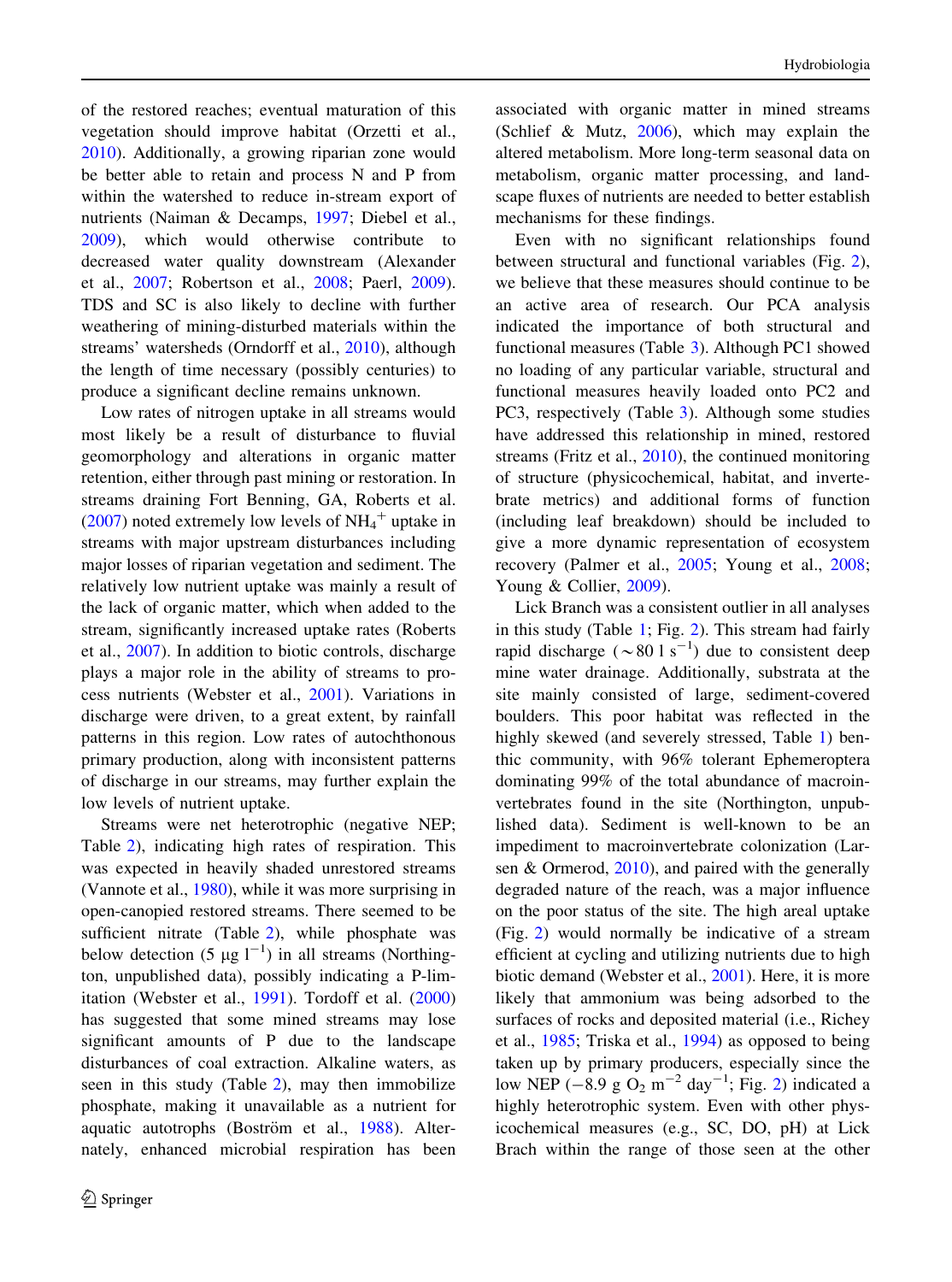<span id="page-10-0"></span>streams, the role of deep mine discharges into the channel must not be discounted.

## **Conclusions**

The major theme of this study was to gather information on the functional and structural attributes of restored stream ecosystems in the coal mine regions of southwest Virginia in order to enhance our understanding of these systems. Although this is a small study with no pre-disturbance data for studied streams, we were able to collect valuable baseline information that will contribute to the knowledge of restoration practices and their effects on stream function in this region, including streams that have been reconstructed on coal mines.

We were unable to find evidence that restoration is currently having a significant positive or negative effect on ecosystem processes within these systems given the short time spans between restoration and this study and the lack of pre-restoration baseline data. Measured structural and functional metrics were highly variable; and most did not differ between streams on older coal mine streams, which had been reconstructed and restored, and unrestored streams in mining-impacted watersheds. Measured structural metrics did not exhibit direct relationships to functional indicators of stream process. Our findings demonstrate the importance of habitat on biotic condition in these mining-affected streams. It is likely that the indicators of restoration success will further change with time, if development of riparian vegetation improves channel habitat and if watershed processes cause an eventual conductivity decline, as would be expected. How much time will be required for such changes to occur, and how they would be likely to affect stream functional indicators are unknown. Further research is needed to capture effects of restoration that may come with time.

Acknowledgments We greatly appreciate assistance with site selection provided by D.R. Allen & Associates, P.C., Abingdon, VA, with special thanks to Lance DeBord and Clinton Steele. Thanks also to Phil Mullins at Cumberland Resources Corporation and Eddie Clapp at Red River Coal. This work would not have been possible without permissions from Red River Coal Company and Alpha Natural Resources and its subsidiaries, Dickenson-Russell and Paramount Coal. Additional thanks go to Dan Evans and the numerous other undergraduates and graduate students who assisted with the

field and lab work. We would like to especially thank Bobbie Niederlehner for assistance with laboratory analyses. Also thanks to Pat Donovan for the creation of the map. Finally, we would like to thank two anonymous reviewers for helpful comments on an earlier draft of this work. This work was supported by the Department of Biological Sciences and a grant from the Institute for Critical Technology and Applied Science (ICTAS) at Virginia Tech.

#### References

- Alexander, R. B., E. W. Boyer, R. A. Smith, G. E. Schwarz & R. B. Moore, 2007. The role of headwater streams in downstream water quality. Journal of the American Water Resources Association 43: 41–59.
- Allan, J. D. & M. M. Castillo, 2007. Stream Ecology, 2nd ed. Springer, Dordrecht, The Netherlands: 436.
- American Public Health Association (APHA), 1998. Standard Methods for the Examination of Water and Wastewater, 20th ed. American Public Health Association, Washington, DC.
- Barbour, M. T., J. Gerritsen, B. D. Snyder & J. B. Stribling, 1999. Rapid Bioassessment Protocols for Use in Streams and Rivers; Periphyton, Benthic Macroinvertebrates, and Fish, 2nd ed. U.S. Environmental Protection Agency, Office of Water, Washington, DC. EPA 841-b-99-002.
- Bonta, J. V., 2005. Challenges in conducting hydrologic and water quality research in drastically disturbed watersheds. Journal of Soil and Water Conservation 60: 121–133.
- Boström, B., G. Persson & B. Broberg, 1988. Bioavailability of different phosphorous forms in freshwater systems. Hydrobiologia 170: 133–155.
- Bott, T. L., 2006. Primary productivity and community respiration. In Hauer, F. R. & G. A. Lamberti (eds), Methods in Stream Ecology, 2nd ed. Elsevier, San Diego, CA: 663–690.
- Bukaveckas, P. A., 2007. Effects of channel restoration on water velocity, transient storage, and nutrient uptake in a channelized stream. Environmental Science and Technology 41: 1570–1576.
- Burton, J. & J. Gerritsen, 2003. A Stream Condition Index for Virginia Non-Coastal Streams. Report prepared for Virginia DEQ and US EPA by Tetra-Tech, Inc. Owings Mills, Maryland [available on internet at [www.deq.](http://www.deq.state.va.us/watermonitoring/pdf/vastrmcon.pdf) [state.va.us/watermonitoring/pdf/vastrmcon.pdf](http://www.deq.state.va.us/watermonitoring/pdf/vastrmcon.pdf)].
- Charbonneau, R. & V. H. Resh, 1992. Strawberry Creek on the University of California, Berkeley Campus: a case history of urban stream restoration. Aquatic Conservation: Marine and Freshwater Ecosystems 2: 293–307.
- Choi, Y. D., V. M. Temperton, E. B. Allen, A. P. Gootjans, M. Halassy, R. J. Hobbs, M. A. Naeth & K. Torok, 2008. Ecological restoration for future sustainability in a changing environment. Ecoscience 15: 53–64.
- Clements, W. H., N. K. M. Vieira & S. E. Church, 2010. Quantifying restoration success and recovery in a metalpolluted stream: a 17-year assessment of physicochemical and biological responses. Journal of Applied Ecology 47: 899–910.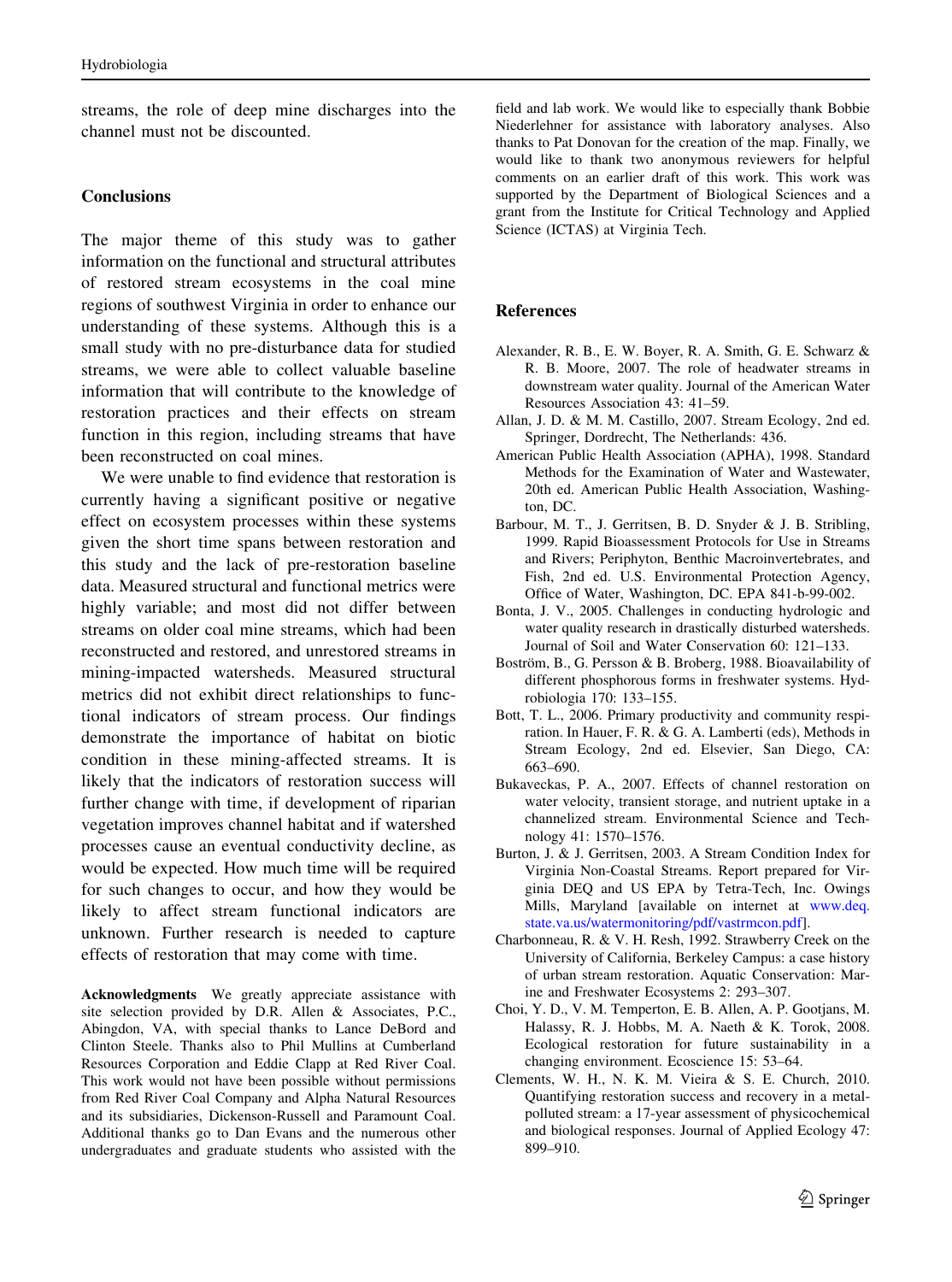- <span id="page-11-0"></span>Diebel, M. W., J. T. Maxted, D. M. Robertson, S. Han & M. J. Vander Zanden, 2009. Landscape planning for agricultural nonpoint source pollution reduction III: assessing phosphorous and sediment reduction potential. Environmental Management 43: 69–83.
- Freund, J. G. & J. T. Petty, 2007. Response of fish and macroinvertebrate bioassessment indices to water chemistry in a mined Appalachian watershed. Environmental Management 39: 707–720.
- Fritz, K. M., S. Fulton, B. R. Johnson, C. D. Barton, J. D. Jack, D. A. Word & R. A. Burke, 2010. Structural and functional characteristics of natural and constructed channels draining a reclaimed mountaintop removal and valley fill coal mine. Journal of the North American Benthological Society 29: 673–689.
- Gordon, N. D., T. A. McMahon & B. L. Finlayson, 2004. Stream Hydrology: An Introduction for Ecologists, 2nd ed. Wiley, New York, NY.
- Graca, M. A. S., 2001. The role of invertebrates on leaf litter decomposition in streams—a review. International Review of Hydrobiology 86: 383–393.
- Grace, M. R. & S. J. Imberger, 2006. Stream Metabolism: Performing & Interpreting Measurements. Water Studies Centre Monash University, Murray Darling Basin Commission and New South Wales Department of Environment and Climate Change: 204 [available on internet at [http://www.sci.monash.edu.au/wsc/docs/tech-manual-v3.](http://www.sci.monash.edu.au/wsc/docs/tech-manual-v3.pdf) [pdf](http://www.sci.monash.edu.au/wsc/docs/tech-manual-v3.pdf)].
- Hartman, K. J., M. D. Kaller, J. W. Howell & J. A. Sweka, 2005. How much do valley fills influence headwater streams? Hydrobiologia 532: 91–102.
- Higgs, E. S., 1997. What is good ecological restoration? Conservation Biology 11: 338–348.
- Hobbs, R. J. & J. A. Harris, 2001. Restoration ecology: repairing the Earth's ecosystems in the New Millennium. Restoration Ecology 9: 239–246.
- Keystone Stream Team (KST), 2007. Guidelines for Natural Stream Channel Design for Pennsylvania waterways [available on internet at [http://www.keystonestreamteam.](http://www.keystonestreamteam.org/docs/NSCD_Chaps/NSCD_Guidelines_03.31.07.pdf) [org/docs/NSCD\\_Chaps/NSCD\\_Guidelines\\_03.31.07.pdf](http://www.keystonestreamteam.org/docs/NSCD_Chaps/NSCD_Guidelines_03.31.07.pdf)].
- Kondolf, G. M., 1995. Five elements for effective evaluation of stream restoration. Restoration Ecology 3: 133–136.
- Lake, P. S., N. Bond & P. Reich, 2007. Linking ecological theory with stream restoration. Freshwater Biology 52: 597–615.
- Larsen, S. & S. J. Ormerod, 2010. Low-level effects of inert sediments on temperate stream invertebrates. Freshwater Biology 55: 476–486.
- Lecerf, A. & E. Chauvet, 2008. Diversity and functions of leafdecaying fungi in human-altered streams. Freshwater Biology 53: 1658–1672.
- Lefcort, H., J. Vancura & E. L. Lider, 2010. 75 years after mining ends stream insect diversity is still affected by heavy metals. Ecotoxicology 19: 1416–1425.
- Locke, B. A., D. S. Cherry, C. E. Zipper & R. J. Currie, 2006. Land use influences and ecotoxicological ratings for upper Clinch River tributaries in Virginia. Archives of Environmental Contamination and Toxicology 51: 197–205.
- McClurg, S. E., J. T. Petty, P. M. Mazik & J. L. Clayton, 2007. Stream ecosystem response to limestone treatment in acid

impacted watersheds of the Allegheny Plateau. Ecological Applications 17: 1087–1104.

- Merovich, G. T. & J. T. Petty, 2010. Continuous response of benthic macroinvertebrate assemblages to a discrete disturbance gradient: consequences for diagnostic stressors. Journal of the North American Benthological Society 29: 1241–1257.
- Merovich, G. T., J. M. Stiles, J. T. Petty, P. F. Ziemkiewicz & J. B. Fulton, 2007. Water chemistry-based classification of streams and implications for restoring mined watersheds. Environmental Toxicology and Chemistry 26: 1361–1369.
- Merritt, R. W., K. W. Cummins, & M. B. Berg, eds. 2008. An introduction to the aquatic invertebrates of North America, 4th ed. Kendall Hunt Publishing Company, Dubuque, IA, USA.
- Muotka, T., R. Paavola, A. Haapala, M. Novikmec & P. Laasonen, 2002. Long-term recovery of stream habitat structure and benthic invertebrate communities from instream restoration. Biological Conservation 105: 243–253.
- Mutz, M., 1998. Stream system restoration in a strip-mining region, eastern Germany dimension, problems, and first steps. Aquatic Conservation: Marine and Freshwater Ecosystems 8: 159–166.
- Mutz, M. & J. Schlief, 2005. Scenario for undirected progression of extremely acidic streams in the Lusatian postmining landscape, Germany. Ecological Engineering 24: 59–65.
- Naiman, R. J. & H. Decamps, 1997. The ecology of interfaces: riparian zones. Annual Reviews of Ecology and Systematics 28: 621–658.
- Orndorff, Z., W. L. Daniels, M. Beck & M. Eick, 2010. Leaching potentials of coal spoil and refuse: acid-base interactions and electrical conductivity. In ASMR (ed.), Proceedings, 27th National Meeting of the American Society of Mining and Reclamation (ASMR). ASMR, 3134 Montevista Road, Lexington, KY, USA: 736–766.
- Orzetti, L. L., R. C. Jones & R. F. Murphy, 2010. Stream condition in piedmont streams with restored riparian buffers in the Chesapeake Bay watershed. Journal of the American Water Resources Association 46: 473–485.
- Paerl, H. W., 2009. Controlling eutrophication along the freshwater-marine continuum: dual nutrient (N and P) reductions are essential. Estuaries and Coasts 32: 593–601.
- Palmer, M. A., E. S. Bernhardt, J. D. Allan, P. S. Lake, G. Alexander, S. Brooks, J. Carr, S. Clayton, C. N. Dahm, J. F. Shah, D. L. Galat, S. G. Loss, P. Goodwin, D. D. Hart, B. Hassett, R. Jenkinson, G. M. Kondolf, R. Lave, J. L. Meyer, T. K. O'Donnell, L. Pagano & E. Sudduth, 2005. Standards for ecologically successful river restoration. Journal of Applied Ecology 42: 208–217.
- Palmer, M. A., E. S. Bernhardt, W. H. Schlesinger, K. N. Eshelman, E. Foufoula-Georgiou, M. S. Hendryx, A. D. Lemly, G. E. Likens, O. L. Loucks, M. E. Power, P. S. White & P. R. Wilcock, 2010. Mountaintop mining consequences. Science 327: 148–149.
- Peng, S. S., 2000. Mountaintop removal controversy slows West Virginia coal mining. Mining Engineering 52: 55–58.